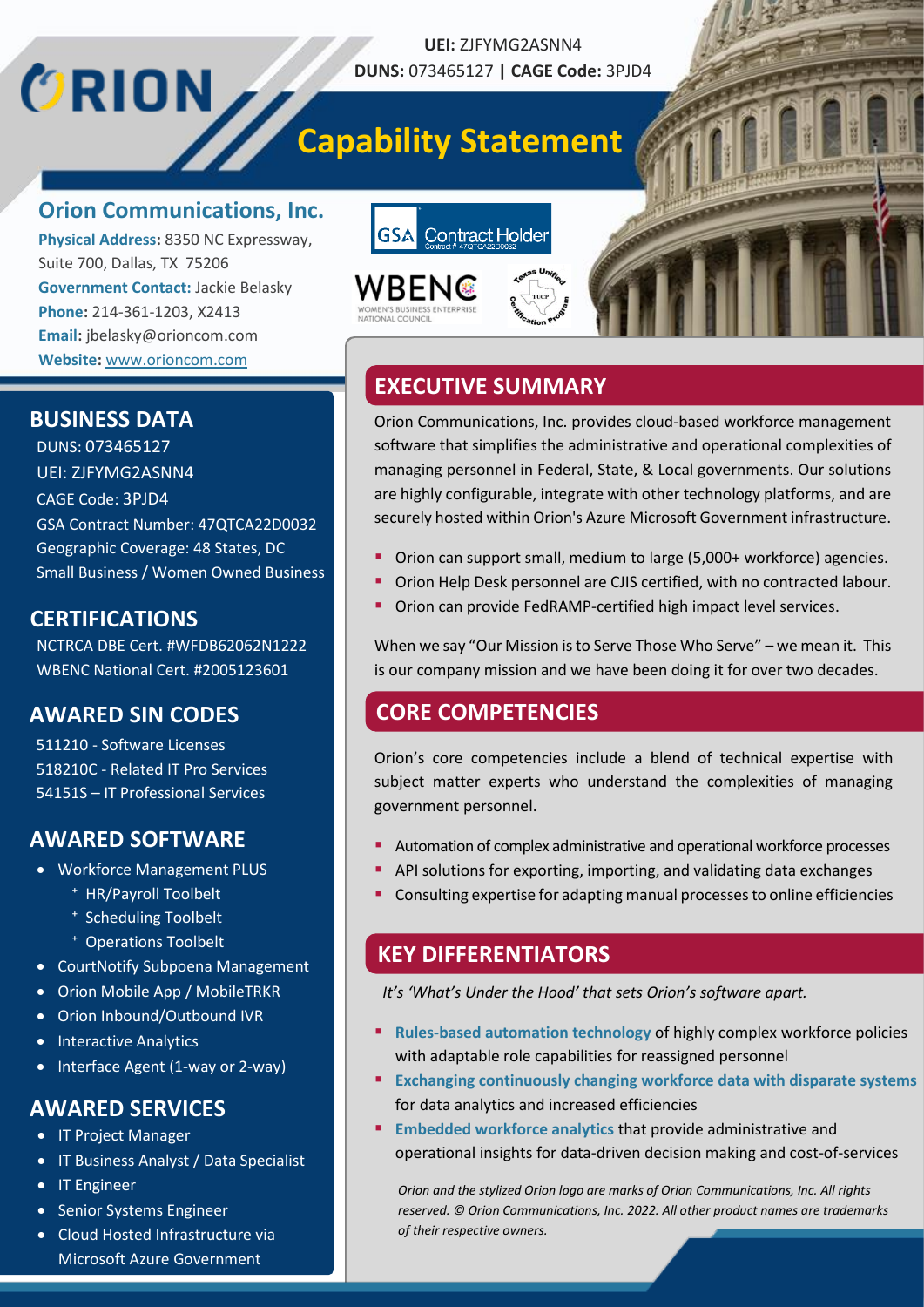8350 NORTH CENTRAL EXPRESSWAY **SUITE 700** DALLAS, TX 75206 TEL 800.779.1689





## **GENERAL SERVICES ADMINISTRATION SERVICES**

#### **FEDERAL SUPPLY SERVICE AUTHORIZED FEDERAL SUPPLY SCHEDULE CATALOG/PRICE LIST**

*On-line access to contract ordering information, terms and conditions, up-to-date pricing, and the option to create an electronic delivery order is available through GSA Advantage!, a menu-driven database system. The INTERNET address for GSA Advantage! is [http://www.gsaadvantage.gov](http://www.gsaadvantage.gov/)*

#### *Schedule Title:* **Multiple Award Schedule (MAS)**

| <b>Large Category</b>         | <b>Subcategory</b>                        | <b>PSC</b>  |
|-------------------------------|-------------------------------------------|-------------|
| <b>Information Technology</b> | <b>IT</b> Software                        | 7A21        |
| <b>Information Technology</b> | <b>IT Solutions</b>                       | <b>DB10</b> |
| <b>Information Technology</b> | <b>IT Services</b>                        | DA01        |
| Miscellaneous                 | Complementary Special Item Numbers (SINs) | 0000        |

*For more information on ordering from Federal Supply Schedules click on the GSA Schedules link at [www.gsa.gov](http://www.gsa.gov/)*

| <b>Contract Number:</b>                    | 47QTCA22D0032                                                                 |
|--------------------------------------------|-------------------------------------------------------------------------------|
| <b>Contract Period:</b>                    | January 6, 2022 to January 5, 20227                                           |
| <i>Contractor:</i>                         | Orion Communications, Inc.<br>8350 N Central Expy Ste 700<br>Dallas, TX 75206 |
| <b>Contractor's Administration Source:</b> |                                                                               |
|                                            | Jackie Belasky                                                                |
|                                            | Phone: 214-316-1203, Ext. #2413                                               |

Cell: 337-852-3455 Fax: 214-234-0790 Email: [jbelasky@orioncom.com](mailto:jbelasky@orioncom.com)

| <b>Business Size:</b> | <b>Small Business</b>       |
|-----------------------|-----------------------------|
|                       | <b>Woman Owned business</b> |

*Prices shown herein are Net (Discount deducted)*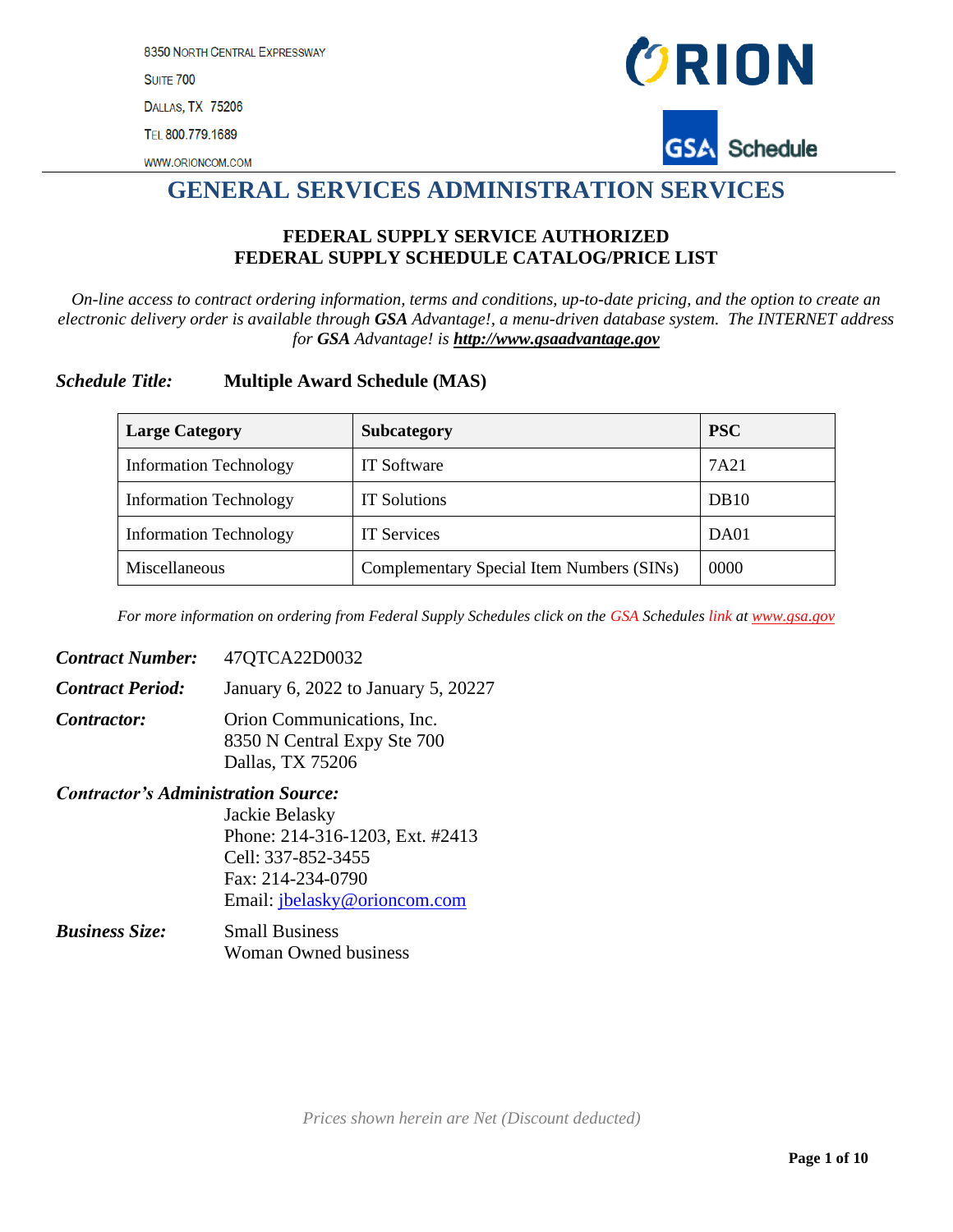

## **FEDERAL SUPPLY SERVICE** *CUSTOMER INFORMATION:*

#### **1a. Awarded Special Item Numbers (SINs)**

| <b>Large Category</b>     | <b>Subcategory</b>                                  | <b>SINs</b> | <b>SIN Title</b>                                                     |
|---------------------------|-----------------------------------------------------|-------------|----------------------------------------------------------------------|
| Information<br>Technology | <b>IT Software</b>                                  | 511210      | Software Licenses                                                    |
| Information<br>Technology | <b>IT Solutions</b>                                 | 518210C     | Cloud Computing and Cloud Related IT<br><b>Professional Services</b> |
| Information<br>Technology | <b>IT Services</b>                                  | 54151S      | <b>Information Technology Professional</b><br>Services               |
| Miscellaneous             | <b>Complementary Special</b><br>Item Numbers (SINs) | <b>OLM</b>  | <b>Order Level Materials</b>                                         |

#### **1b. Lowest Priced Model Number and Price For Each SIN:**

| <b>SIN</b> | <b>Part Number</b> | <b>Price</b> |
|------------|--------------------|--------------|
| 511210     | MO-APP             | \$11.37      |

**1c. Hourly & Service Rates:** See price list on page 7

#### **2. MAXIMUM ORDER:**

| <b>Large Category</b>         | <b>Subcategory</b>                                  | <b>SINs</b> | <b>Maximum Order</b> |
|-------------------------------|-----------------------------------------------------|-------------|----------------------|
| <b>Information Technology</b> | <b>IT Software</b>                                  | 511210      | \$250,000            |
| <b>Information Technology</b> | <b>IT Solutions</b>                                 | 518210C     | \$250,000            |
| <b>Information Technology</b> | <b>IT Services</b>                                  | 54151S      | \$250,000            |
| Miscellaneous                 | <b>Complementary Special</b><br>Item Numbers (SINs) | <b>OLM</b>  | \$250,000            |

#### **3. MINIMUM ORDER:** \$100

**4. GEOGRAPHIC COVERAGE:** 48 contiguous states, Alaska, Hawaii, Washington D.C., Puerto Rico, U.S. Territories, and to a port or consolidation point within the aforementioned locations for orders that are received from overseas activities.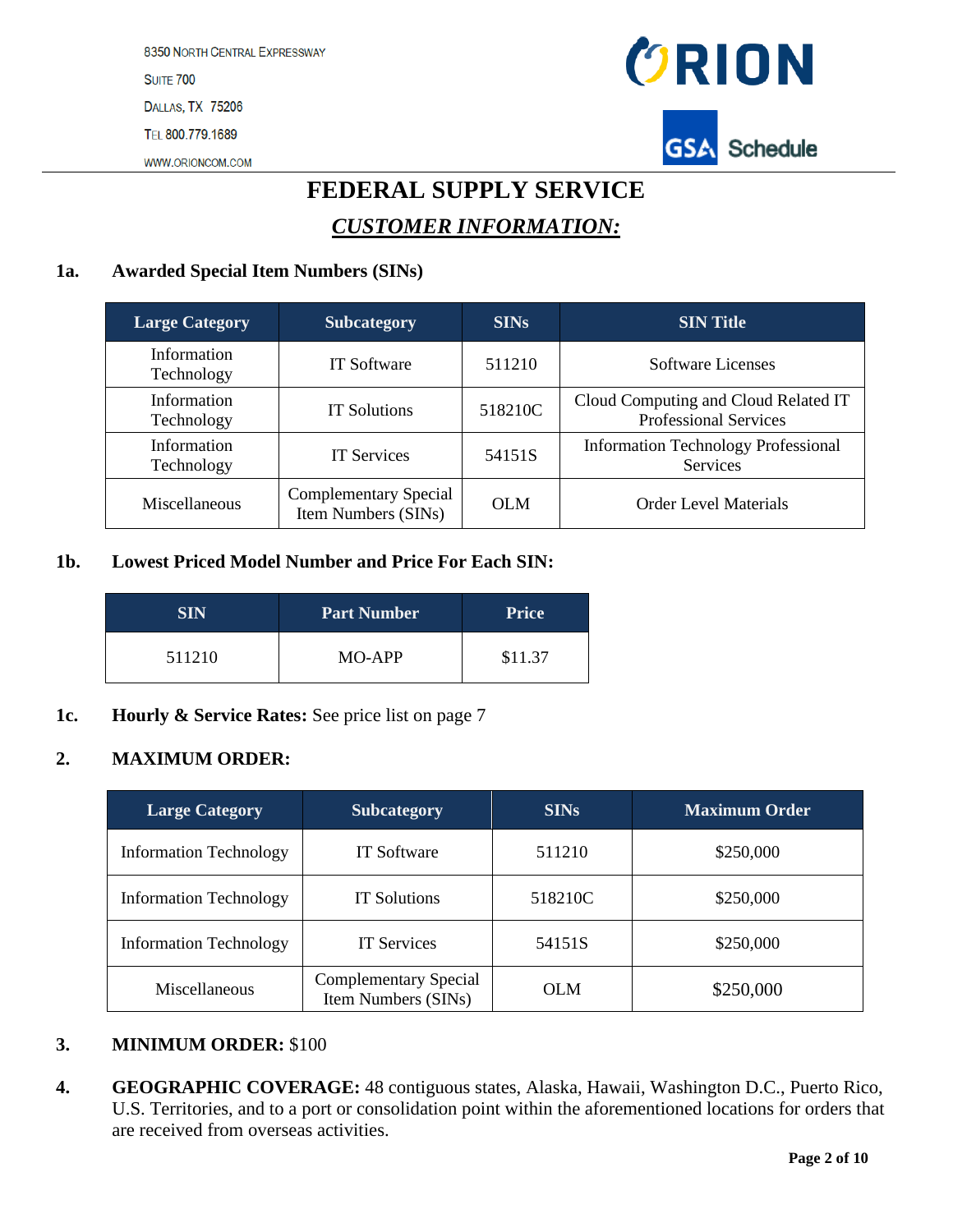

- **5. POINT(S) OF PRODUCTION:** Same as contractor
- **6. DISCOUNT FROM LIST PRICES:** Prices shown are GSA Net, discount deducted.
- **7. QUANTITY DISCOUNT(S):** 1% discount for all single orders that exceed \$250,000
- **8. PROMPT PAYMENT TERMS:** 2% Net 10 Days

Information for Ordering Offices: Prompt payment terms cannot be negotiated out of the contractual agreement in exchange for other concessions.

- **9. FOREIGN ITEMS:** Not Applicable
- **10a. TIME OF DELIVERY:** Services: Determined on the Task Order Level; Products: 10 days
- 10b. **EXPEDITED DELIVERY:** Services: Contact contractor; Products: 5 days
- **10c. OVERNIGHT AND 2-DAY DELIVERY:** Contact contractor
- **10d. URGENT REQUIRMENTS:** Agencies can contact the Contractor's representative to affect a faster delivery. Customers are encouraged to contact the contractor for the purpose of requesting accelerated delivery.
- **11. FOB POINT:** Destination
- **12a. ORDERING ADDRESS:** Same as contractor
- **12b. ORDERING PROCEDURES:** For supplies and services, the ordering procedures, information on Blanket Purchase Agreements (BPA's) are found in Federal Acquisition Regulation (FAR) 8.405-3
- **13. PAYMENT ADDRESS:** Same as contractor
- **14. WARRANTY PROVISION:** Not Applicable
- **15. EXPORT PACKING CHARGES:** N/A
- **16. TERMS AND CONDITIONS OF RENTAL, MAINTENANCE, AND REPAIR (IF APPLICABLE):** N/A
- **17. TERMS AND CONDITIONS OF INSTALLATION (IF APPLICABLE):** N/A
- **18a. TERMS AND CONDITIONS OF REPAIR PARTS INDICATING DATE OF PARTS PRICE LISTS AND ANY DISCOUNTS FROM LIST PRICES (IF AVAILABLE):** N/A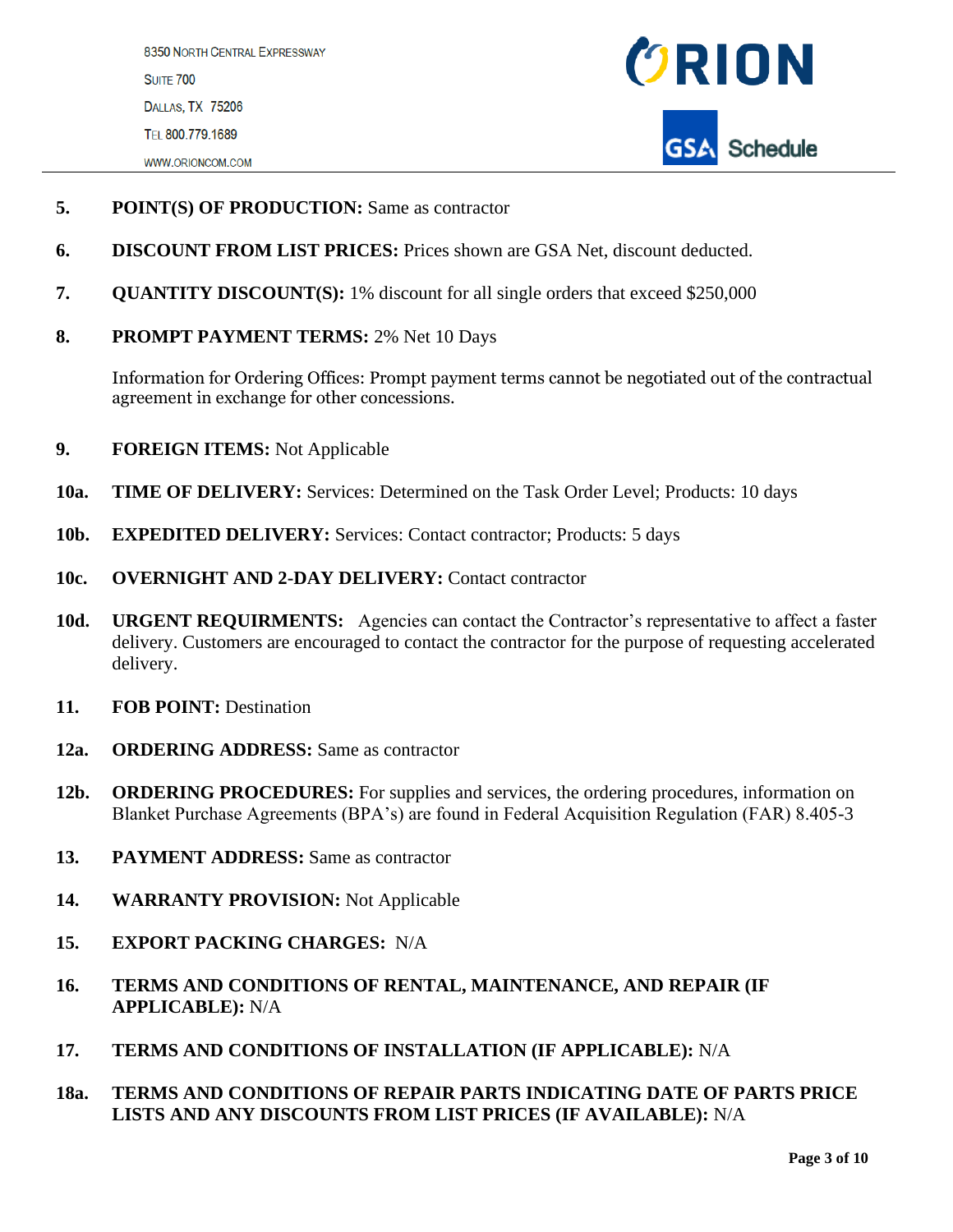

#### WWW.ORIONCOM.COM

#### **18b. TERMS AND CONDITIONS FOR ANY OTHER SERVICES (IF APPLICABLE):** N/A

- **19. LIST OF SERVICE AND DISTRIBUTION POINTS (IF APPLICABLE):** N/A
- **20. LIST OF PARTICIPATING DEALERS (IF APPLICABLE):** N/A
- **21. PREVENTIVE MAINTENANCE (IF APPLICABLE):** N/A
- **22a. SPECIAL ATTRIBUTES SUCH AS ENVIRONMENTAL ATTRIBUTES (e.g. recycled content, energy efficiency, and/or reduced pollutants):** N/A
- **22b. Section 508 Compliance for EIT:** N/A
- **23. Unique Entity Identifier (UEI) Number:** ZJFYMG2ASNN4
- **24. Contractor has an active registration in the SAM database.**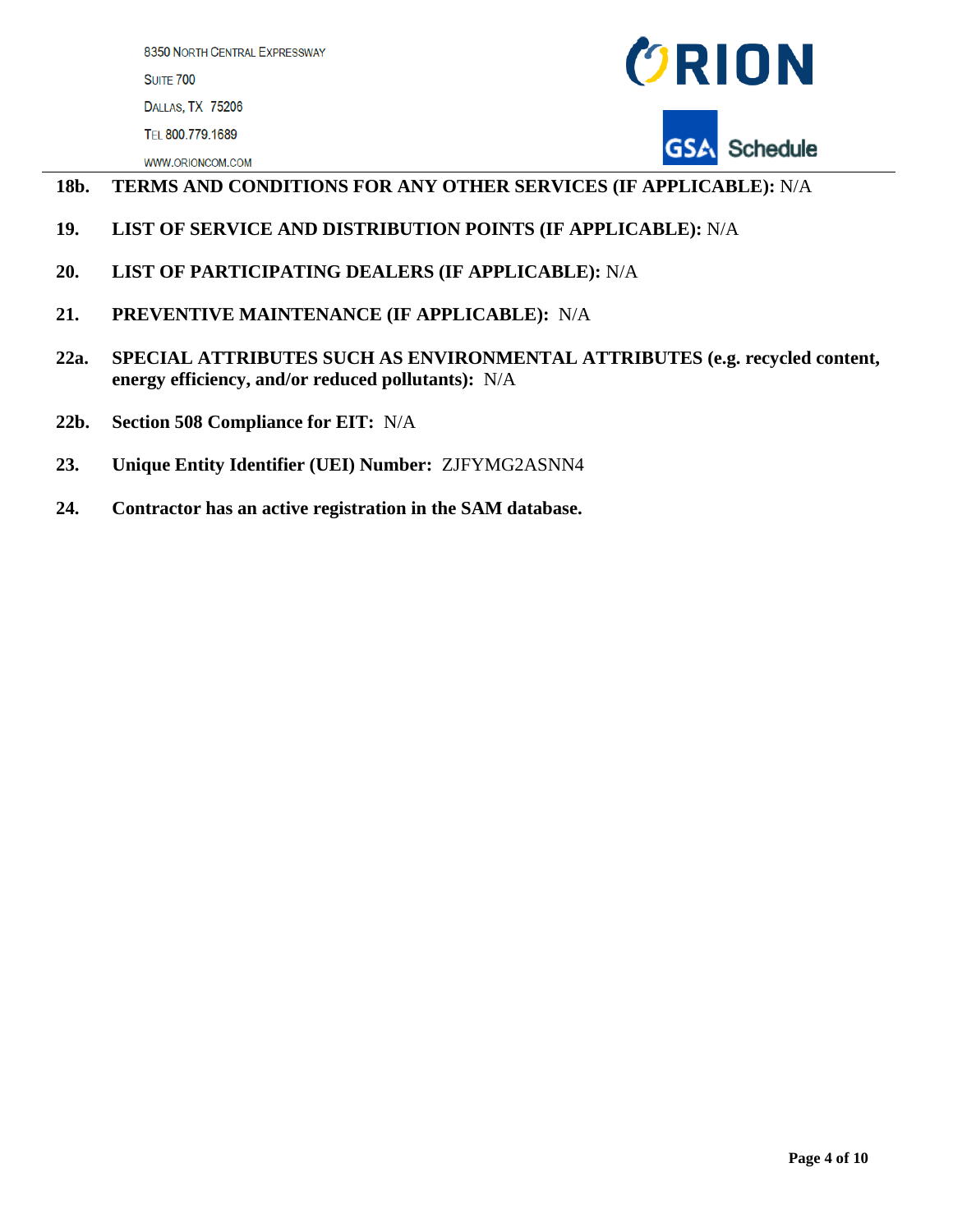8350 NORTH CENTRAL EXPRESSWAY

**SUITE 700** 

DALLAS, TX 75206

TEL 800.779.1689

WWW.ORIONCOM.COM



#### **PROFESSIONAL SERVICES WORK SCOPE**

| 511210                                                                                                                                                                                                                                                                                                                                                                                                                                                                                                                                                                                                                                                                                                                                                                                                                                                                                                              | <b>SIN Title</b>                                                                                                                                                                          | Subcategory                                                               |  |  |  |  |
|---------------------------------------------------------------------------------------------------------------------------------------------------------------------------------------------------------------------------------------------------------------------------------------------------------------------------------------------------------------------------------------------------------------------------------------------------------------------------------------------------------------------------------------------------------------------------------------------------------------------------------------------------------------------------------------------------------------------------------------------------------------------------------------------------------------------------------------------------------------------------------------------------------------------|-------------------------------------------------------------------------------------------------------------------------------------------------------------------------------------------|---------------------------------------------------------------------------|--|--|--|--|
|                                                                                                                                                                                                                                                                                                                                                                                                                                                                                                                                                                                                                                                                                                                                                                                                                                                                                                                     | <b>Software Licenses</b>                                                                                                                                                                  | <b>IT Software</b>                                                        |  |  |  |  |
| <b>DESCRIPTION:</b> Includes cloud-based term software license and maintenance.                                                                                                                                                                                                                                                                                                                                                                                                                                                                                                                                                                                                                                                                                                                                                                                                                                     |                                                                                                                                                                                           |                                                                           |  |  |  |  |
| NOTE: Subject to Cooperative Purchasing                                                                                                                                                                                                                                                                                                                                                                                                                                                                                                                                                                                                                                                                                                                                                                                                                                                                             |                                                                                                                                                                                           |                                                                           |  |  |  |  |
| <b>SIN</b>                                                                                                                                                                                                                                                                                                                                                                                                                                                                                                                                                                                                                                                                                                                                                                                                                                                                                                          | <b>SIN Title</b><br>Subcategory                                                                                                                                                           |                                                                           |  |  |  |  |
| 518210C                                                                                                                                                                                                                                                                                                                                                                                                                                                                                                                                                                                                                                                                                                                                                                                                                                                                                                             | <b>Cloud Computing and Cloud Related IT Professional Services</b>                                                                                                                         | <b>IT Solutions</b>                                                       |  |  |  |  |
| <b>DESCRIPTION:</b> Includes commercially available cloud computing services such as Infrastructure as a Service (IaaS),<br>Platform as a Service (PaaS), and Software as a Service (SaaS) and emerging cloud computing services. IT professional<br>services that are focused on providing the types of services that support the Government's adoption of, migration to, or<br>governance/management of cloud computing. Specific cloud related IT professional labor categories and/or fixed-price<br>professional services solutions (e.g., migration services) that support activities associated with assessing cloud solutions,<br>refactoring workloads for cloud solutions, migrating legacy or other systems to cloud solutions, providing<br>management/governance of cloud solutions, DevOps, developing cloud native applications, or other cloud oriented activities<br>are within scope of this SIN. |                                                                                                                                                                                           |                                                                           |  |  |  |  |
| NOTE: Subject to Cooperative Purchasing                                                                                                                                                                                                                                                                                                                                                                                                                                                                                                                                                                                                                                                                                                                                                                                                                                                                             |                                                                                                                                                                                           |                                                                           |  |  |  |  |
| <b>SIN</b>                                                                                                                                                                                                                                                                                                                                                                                                                                                                                                                                                                                                                                                                                                                                                                                                                                                                                                          | <b>SIN Title</b>                                                                                                                                                                          | Subcategory                                                               |  |  |  |  |
| 54151S                                                                                                                                                                                                                                                                                                                                                                                                                                                                                                                                                                                                                                                                                                                                                                                                                                                                                                              | <b>Information Technology Professional Services</b>                                                                                                                                       | <b>IT Services</b>                                                        |  |  |  |  |
| and testing.<br>NOTE: Subject to Cooperative Purchasing                                                                                                                                                                                                                                                                                                                                                                                                                                                                                                                                                                                                                                                                                                                                                                                                                                                             |                                                                                                                                                                                           |                                                                           |  |  |  |  |
|                                                                                                                                                                                                                                                                                                                                                                                                                                                                                                                                                                                                                                                                                                                                                                                                                                                                                                                     |                                                                                                                                                                                           |                                                                           |  |  |  |  |
| <b>SIN</b><br><b>OLM</b>                                                                                                                                                                                                                                                                                                                                                                                                                                                                                                                                                                                                                                                                                                                                                                                                                                                                                            | <b>SIN Title</b><br><b>Order-Level Materials (OLM)</b><br><b>DESCRIPTION:</b> OLMs are supplies and/or services acquired in direct support of an individual task or delivery order placed | Subcategory<br><b>Complementary Special Item</b><br><b>Numbers (SINs)</b> |  |  |  |  |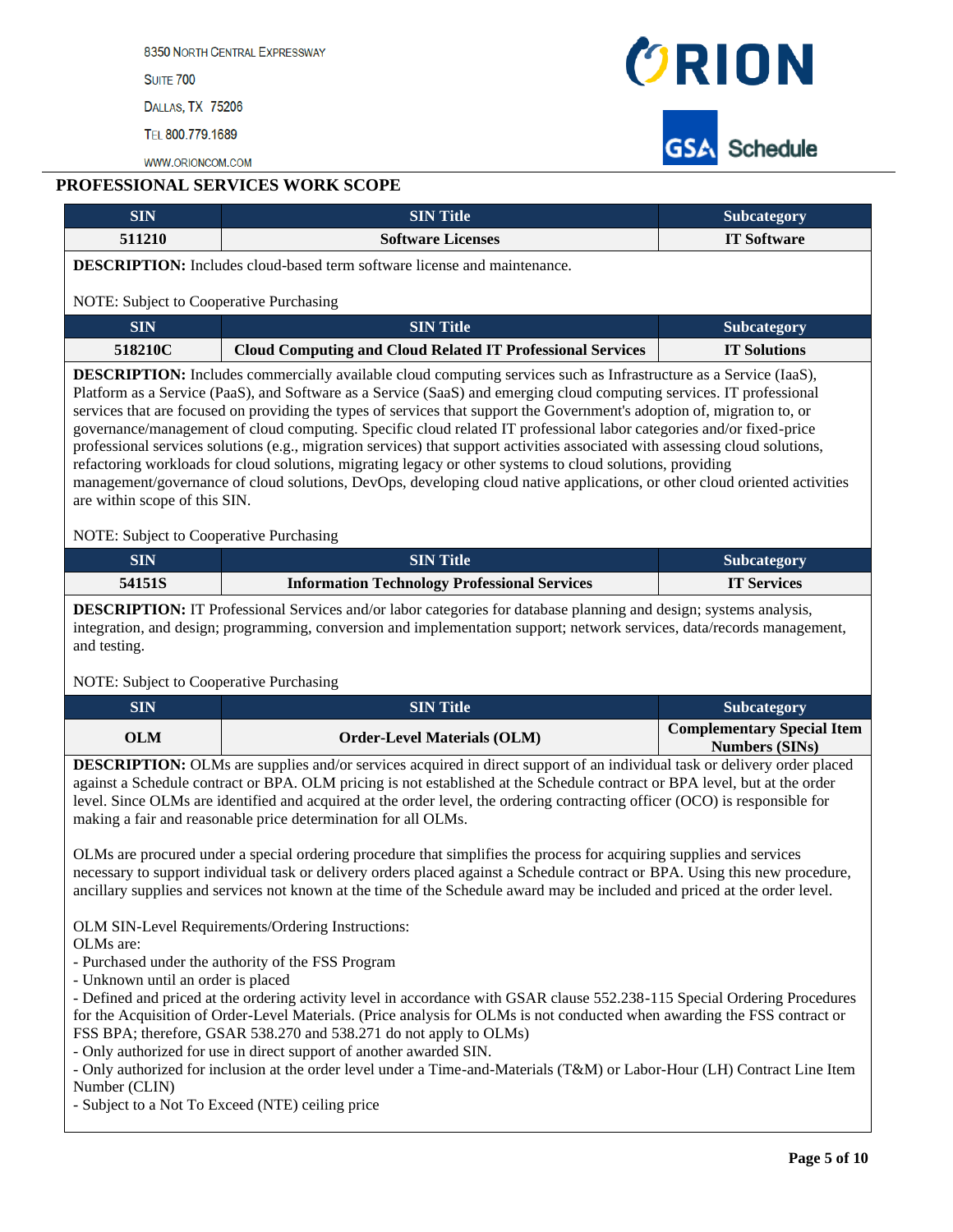8350 NORTH CENTRAL EXPRESSWAY **SUITE 700** DALLAS, TX 75206 TEL 800.779.1689

WWW.ORIONCOM.COM



OLMs are not:

- Open Market Items.

- Items awarded under ancillary supplies/services or other direct cost (ODC) SINs (these items are defined, priced, and awarded at the FSS contract level)

OLM Pricing:

- Prices for items provided under the Order-Level Materials SIN must be inclusive of the Industrial Funding Fee (IFF). - The value of OLMs in a task or delivery order, or the cumulative value of OLMs in orders against an FSS BPA awarded under an FSS contract, cannot exceed 33.33%.

NOTE: When used in conjunction with a Cooperative Purchasing eligible SIN, this SIN is Cooperative Purchasing Eligible.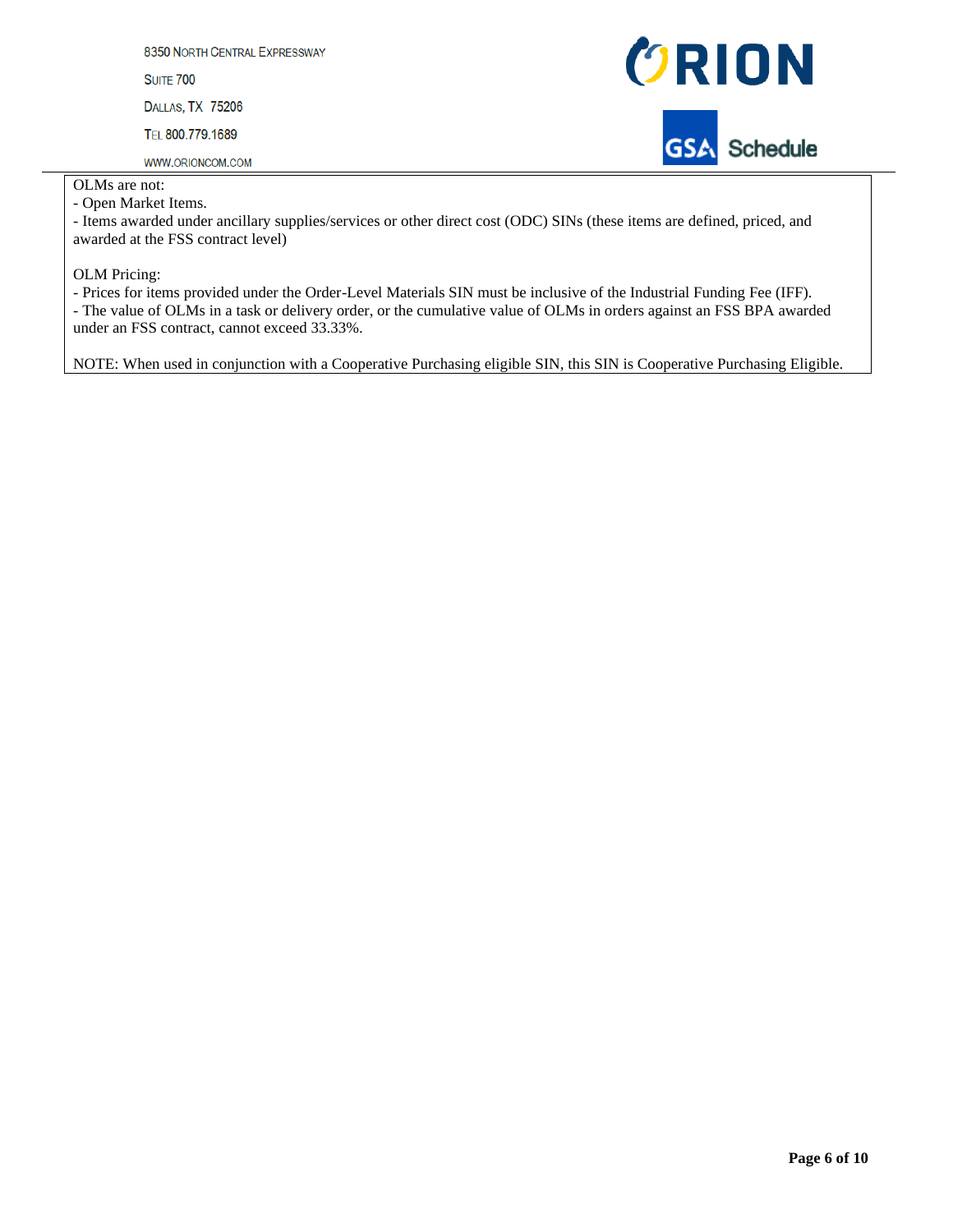8350 NORTH CENTRAL EXPRESSWAY

**SUITE 700** 

DALLAS, TX 75206

TEL 800.779.1689

WWW.ORIONCOM.COM



**GSA** Schedule

#### **AWARDED SERVICE PRICES & DESCRIPTIONS**

| <b>SIN</b>                                                                                                                                                                                                                                                                                                                                                                                                                                                                                          | <b>GSA Price w/ IFF</b><br><b>Service</b>         |                                                                                                                                                                                                                                                                                                                                                                                                                                                                                                                                                                                                                                                                                                                        |                    | $U$ $\overline{O}$ $\overline{I}$ |
|-----------------------------------------------------------------------------------------------------------------------------------------------------------------------------------------------------------------------------------------------------------------------------------------------------------------------------------------------------------------------------------------------------------------------------------------------------------------------------------------------------|---------------------------------------------------|------------------------------------------------------------------------------------------------------------------------------------------------------------------------------------------------------------------------------------------------------------------------------------------------------------------------------------------------------------------------------------------------------------------------------------------------------------------------------------------------------------------------------------------------------------------------------------------------------------------------------------------------------------------------------------------------------------------------|--------------------|-----------------------------------|
| 54151S                                                                                                                                                                                                                                                                                                                                                                                                                                                                                              |                                                   | Senior Systems Engineer<br>\$257.68                                                                                                                                                                                                                                                                                                                                                                                                                                                                                                                                                                                                                                                                                    |                    | <b>HR</b>                         |
| 54151S                                                                                                                                                                                                                                                                                                                                                                                                                                                                                              | IT Business Analyst / Data Specialist<br>\$234.26 |                                                                                                                                                                                                                                                                                                                                                                                                                                                                                                                                                                                                                                                                                                                        |                    | HR                                |
| 54151S                                                                                                                                                                                                                                                                                                                                                                                                                                                                                              |                                                   | IT Project Manager                                                                                                                                                                                                                                                                                                                                                                                                                                                                                                                                                                                                                                                                                                     | \$187.41           | HR                                |
| 54151S                                                                                                                                                                                                                                                                                                                                                                                                                                                                                              |                                                   | IT Engineer                                                                                                                                                                                                                                                                                                                                                                                                                                                                                                                                                                                                                                                                                                            | \$234.26           | <b>HR</b>                         |
| 518210C                                                                                                                                                                                                                                                                                                                                                                                                                                                                                             |                                                   | Cloud Hosted Infrastructure via Microsoft Azure Govt.                                                                                                                                                                                                                                                                                                                                                                                                                                                                                                                                                                                                                                                                  | \$546.39           | <b>MTH</b>                        |
| 518210C                                                                                                                                                                                                                                                                                                                                                                                                                                                                                             |                                                   | Cloud Hosted Database Infrastructure via Microsoft Azure Govt.                                                                                                                                                                                                                                                                                                                                                                                                                                                                                                                                                                                                                                                         | \$1,881.65         | <b>MTH</b>                        |
| 518210C                                                                                                                                                                                                                                                                                                                                                                                                                                                                                             |                                                   | Cloud Hosted Managed Disk via Microsoft Azure Govt.                                                                                                                                                                                                                                                                                                                                                                                                                                                                                                                                                                                                                                                                    | \$161.76           | <b>MTH</b>                        |
| 518210C                                                                                                                                                                                                                                                                                                                                                                                                                                                                                             |                                                   | Cloud Hosted Unmanaged Disks & Page Blobs via Microsoft Azure Govt.                                                                                                                                                                                                                                                                                                                                                                                                                                                                                                                                                                                                                                                    | \$117.90           | <b>MTH</b>                        |
| 518210C                                                                                                                                                                                                                                                                                                                                                                                                                                                                                             |                                                   | Cloud Hosted Premium Support via Microsoft Azure Govt.                                                                                                                                                                                                                                                                                                                                                                                                                                                                                                                                                                                                                                                                 | \$1,196.47         | <b>MTH</b>                        |
| 518210C                                                                                                                                                                                                                                                                                                                                                                                                                                                                                             |                                                   | Cloud Hosted VPN Gateway via Microsoft Azure Govt.                                                                                                                                                                                                                                                                                                                                                                                                                                                                                                                                                                                                                                                                     | \$543.04           | <b>MTH</b>                        |
| 518210C                                                                                                                                                                                                                                                                                                                                                                                                                                                                                             |                                                   | Cloud Hosted Security via Microsoft Azure Govt.                                                                                                                                                                                                                                                                                                                                                                                                                                                                                                                                                                                                                                                                        | \$107.68           | <b>MTH</b>                        |
| 518210C                                                                                                                                                                                                                                                                                                                                                                                                                                                                                             |                                                   | Cloud Hosted Backup Storage via Microsoft Azure Govt.                                                                                                                                                                                                                                                                                                                                                                                                                                                                                                                                                                                                                                                                  | \$109.19           | <b>MTH</b>                        |
| 518210C                                                                                                                                                                                                                                                                                                                                                                                                                                                                                             |                                                   | Cloud Hosted Security Compliance via Microsoft Azure Govt.                                                                                                                                                                                                                                                                                                                                                                                                                                                                                                                                                                                                                                                             | \$107.68           | <b>MTH</b>                        |
| 518210C                                                                                                                                                                                                                                                                                                                                                                                                                                                                                             |                                                   |                                                                                                                                                                                                                                                                                                                                                                                                                                                                                                                                                                                                                                                                                                                        | \$149.56           | <b>MTH</b>                        |
| Cloud Hosted Log Analytics via Microsoft Azure Govt.                                                                                                                                                                                                                                                                                                                                                                                                                                                |                                                   | <b>Minimum</b>                                                                                                                                                                                                                                                                                                                                                                                                                                                                                                                                                                                                                                                                                                         | Minimum Yrs.       |                                   |
| <b>Service/Labor Title</b>                                                                                                                                                                                                                                                                                                                                                                                                                                                                          |                                                   | <b>Service/Labor Description</b>                                                                                                                                                                                                                                                                                                                                                                                                                                                                                                                                                                                                                                                                                       | <b>Education</b>   | <b>Experience</b>                 |
| Senior Systems<br>Engineer                                                                                                                                                                                                                                                                                                                                                                                                                                                                          |                                                   | Provides customer expertise regarding advanced engineering of Orion<br>software and integrated systems by planning, advising, analyzing,<br>designing, testing, and managing these systems. Provides<br>recommendations and integrates different approaches and methods to<br>Bachelor<br>ensure all working systems. Acts as a technical resource for IT<br>engineering team members. Performs a range of design, development<br>Degree<br>and analysis on varies customer interfaces. Verifies and complies with<br>documentation standards and test procedures. Applies expertise towards<br>the development of effective and innovative information technology<br>solutions as a key member of the technical team. |                    | 4                                 |
| Complies, organizes and analyzes customer data as it pertains to<br>policies, procedures and compliance requirements. Supports customer<br>data management design, creation and maintenance to enable software<br>IT Business Analyst /<br>configuration, including data integration design with other systems.<br>Data Specialist<br>Works directly customer to resolve data conflicts and inappropriate data<br>usage. Performs data analysis and reports findings to Orion Engineering<br>teams. |                                                   | Bachelor<br>Degree                                                                                                                                                                                                                                                                                                                                                                                                                                                                                                                                                                                                                                                                                                     | 5                  |                                   |
| IT Project Manager                                                                                                                                                                                                                                                                                                                                                                                                                                                                                  |                                                   | Manages customer software deployments and provides requirements for<br>the development of new software products. Understands Agile<br>Development methodology and possesses a technical understanding of<br>software development. Gathers software requirements and<br>specifications used to design and deliver software applications. Works<br>with customer to implement plans to reach each milestone. Serves as<br>the bridge between the customer and Orion IT Engineering, Business<br>Analyst/Data Specialist and Product Trainer. Ensures that projects are<br>delivered on time, within scope and budget.                                                                                                    | Bachelor<br>Degree | 5                                 |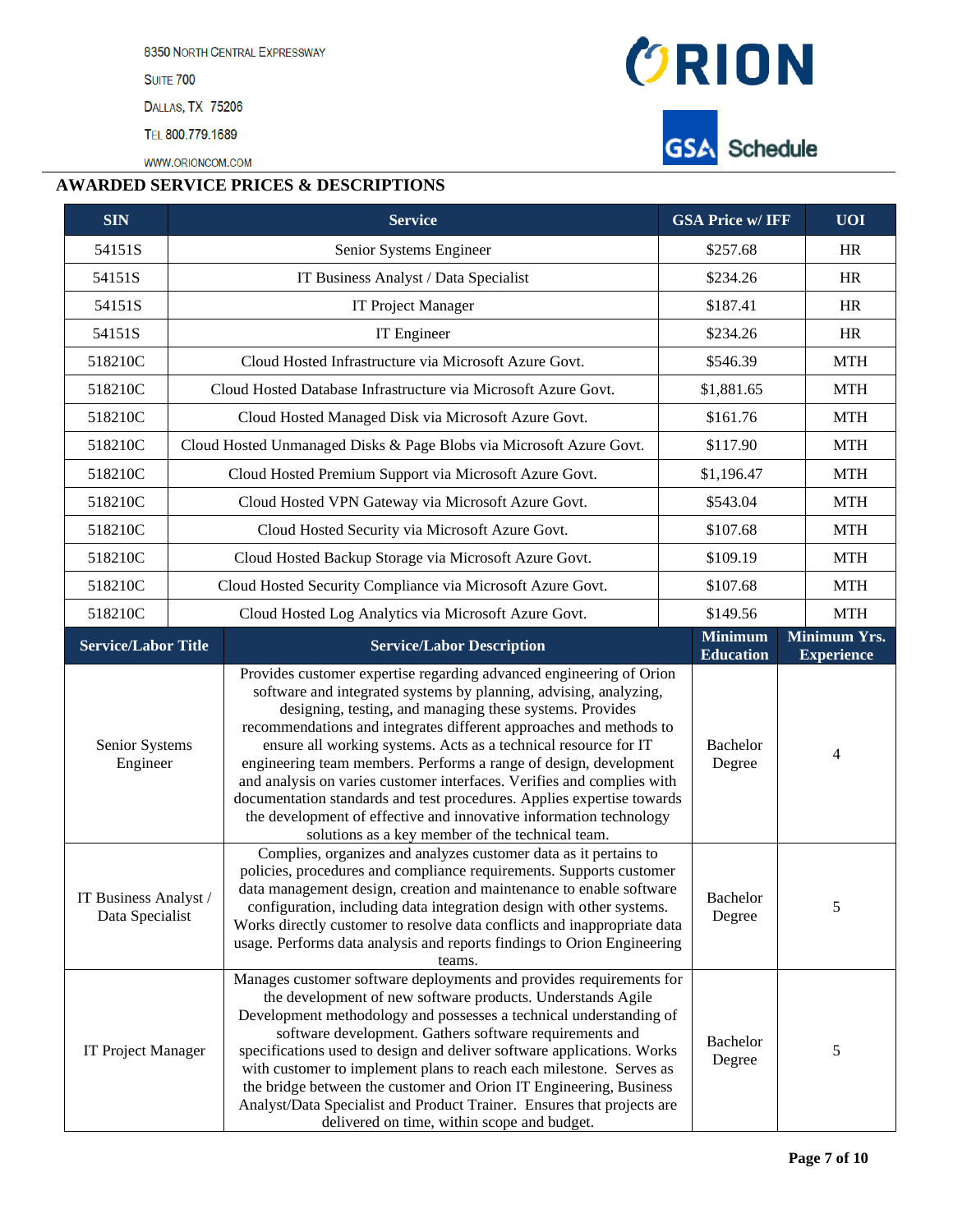8350 NORTH CENTRAL EXPRESSWAY **SUITE 700** DALLAS, TX 75206

TEL 800.779.1689

WWW.ORIONCOM.COM



## Schedule

| IT Engineer                                                                  | Designs, develops, codes, tests, and debugs new Orion software or<br>makes enhancements to existing software. Analyzes software problems<br>and develops specifications to resolve them. Participates in large system<br>and subsystem planning for customers. Tests and debugs assigned<br>components and units. Adheres to product build and release schedules<br>and strategies. Supports Technical Writer's development of software<br>documentation used for multiple purposes. | Bachelor<br>Degree | $\overline{4}$   |
|------------------------------------------------------------------------------|--------------------------------------------------------------------------------------------------------------------------------------------------------------------------------------------------------------------------------------------------------------------------------------------------------------------------------------------------------------------------------------------------------------------------------------------------------------------------------------|--------------------|------------------|
| Cloud Hosted<br>Infrastructure via<br>Microsoft Azure Govt.                  | 1 virtual machine(s) x 744 hours: D3 v2: 4 cores, 14 GB RAM, 200 GB<br>disk The virtual machine provides the application server services<br>allowing the Orion Product to be available to the customer.                                                                                                                                                                                                                                                                              | None               | $\boldsymbol{0}$ |
| Cloud Hosted<br>Database<br>Infrastructure via<br>Microsoft Azure Govt.      | Azure Database Server 1 virtual machine(s) x 744 hours: D3 v2: 4<br>cores, 14 GB RAM, 200 GB disk The virtual machines provides the<br>application server access to the data that will be presented to the screen<br>for users to interact with while using PLUS.                                                                                                                                                                                                                    | None               | $\boldsymbol{0}$ |
| Cloud Hosted<br>Managed Disk via<br>Microsoft Azure Govt.                    | Azure Managed Disks are high-performance, highly durable block<br>storage designed to be used with Azure Virtual Machines - 1 TB<br>Managed Disk Premium SSD for Premium performance. The Managed<br>Disk provides real time monitoring of the database for proper service<br>performance.                                                                                                                                                                                           | None               | $\mathbf{0}$     |
| Cloud Hosted<br>Unmanaged Disks &<br>Page Blobs via<br>Microsoft Azure Govt. | Azure Unmanaged Disks & Page blobs type, LRS redundancy,<br>Premium (SSD) tier. This service allows for documents to be stored and<br>large files such as audio, video, and images.                                                                                                                                                                                                                                                                                                  | None               | $\boldsymbol{0}$ |
| Cloud Hosted<br>Premium Support via<br>Microsoft Azure Govt.                 | The Azure Premier Support plan offers 24/7 technical support, 365 days<br>a year with less than one hour response time.                                                                                                                                                                                                                                                                                                                                                              | None               | $\boldsymbol{0}$ |
| Cloud Hosted VPN<br>Gateway via<br>Microsoft Azure Govt.                     | Azure VPN Gateway for Integrations and Active Directory. The VPN<br>(Virtual Private Network) provides a secure network tunnel between the<br>customers datacenter and the Azure data center.                                                                                                                                                                                                                                                                                        | None               | $\boldsymbol{0}$ |
| <b>Cloud Hosted Security</b><br>via Microsoft Azure<br>Govt.                 | Azure Security Center Standard tier, 4 nodes. This solution provide<br>Security to be overlayed on the access solution to make sure encryption<br>methodologies are technically utilized.                                                                                                                                                                                                                                                                                            | None               | $\boldsymbol{0}$ |
| Cloud Hosted Backup<br>Storage via Microsoft<br>Azure Govt.                  | Azure Backup Storage VM Backups Block Blob Storage, General<br>Purpose V2, GRS Redundancy, Hot Access Tier, 1,000 GB Capacity,<br>100,000 Write operations, 100,000 List and Create Container<br>Operations, 100,000 Read operations, 1 Other operations. 1,000 GB<br>Data Retrieval, 1,000 GB Data Write, 1000 GB Geo-replication data<br>transfer                                                                                                                                  | None               | $\boldsymbol{0}$ |
| Cloud Hosted Security<br>Compliance via<br>Microsoft Azure Govt.             | Azure Security Compliance Standard tier, 4 nodes The compliance<br>solution maintain secure FedRAMP industry standards for physical and<br>logical system access.                                                                                                                                                                                                                                                                                                                    | None               | $\boldsymbol{0}$ |
| Cloud Hosted Log<br>Analytics via<br>Microsoft Azure Govt.                   | Azure Log Analytics Standard tier, 4 nodes This provides the customer<br>with the ability to view the performance of the application and database<br>services including network and security performance through a web<br>based interface.                                                                                                                                                                                                                                           | None               | $\boldsymbol{0}$ |

**Service Contract Labor Standards:** The Service Contract Labor Standards (SCLS), formerly the Service Contract Act (SCA), apply to this contract as it applies to the entire Multiple Award Schedule and all services provided. While no specific labor categories/services have been identified as being subject to SCLS due to exemptions for professional employees (FAR 22.1101, 22.1102 and 29 CFR 541.300), this contract still maintains the provisions and protections for SCLS eligible labor categories. If and / or when the contractor adds SCLS labor categories / employees to the contract through the modification process, the contractor must inform the Contracting Officer and establish a SCLS/SCA matrix identifying the GSA labor category titles, the occupational code, SCLS labor category titles and the applicable WD number. Failure to do so may result in cancellation of the contract.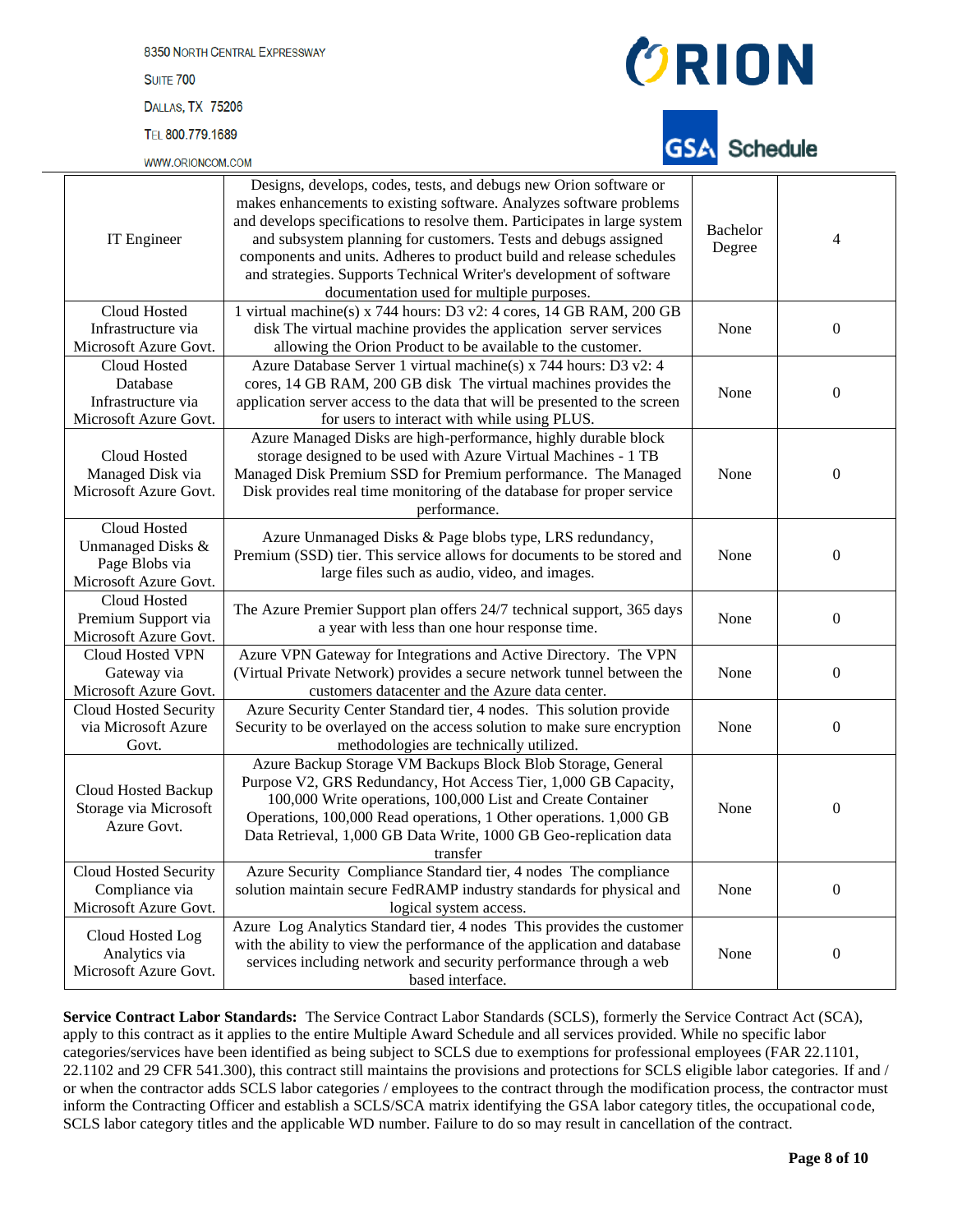8350 NORTH CENTRAL EXPRESSWAY

**SUITE 700** 

DALLAS, TX 75206

TEL 800.779.1689

WWW.ORIONCOM.COM

#### **AWARDED PRODUCTS & PRICES**



| <b>SIN</b> | <b>Mfr Part NO</b>  | <b>Product</b>                                                                     | <b>GSA Price</b><br>$w/$ IFF | <b>UOI</b>             |
|------------|---------------------|------------------------------------------------------------------------------------|------------------------------|------------------------|
| 511210     | WMP-HRP-100         | Workforce Management PLUS -<br>HR AND PAYROLL TOOLBELT<br>$(1 - 100$ User Tier)    | \$137.83                     | Annual Per User        |
| 511210     | WMP-HRP-500         | Workforce Management PLUS -<br>HR AND PAYROLL TOOLBELT<br>$(101 - 500$ User Tier)  | \$51.69                      | Annual Per User        |
| 511210     | <b>WMP-HRP-2000</b> | Workforce Management PLUS -<br>HR AND PAYROLL TOOLBELT<br>(501 - 2,000 User Tier)  | \$48.82                      | Annual Per User        |
| 511210     | WMP-HRP-<br>$2000+$ | Workforce Management PLUS -<br>HR AND PAYROLL TOOLBELT<br>$(2,000+$ User Tier)     | \$45.94                      | Annual Per User        |
| 511210     | WMP-SCH-100         | Workforce Management PLUS -<br><b>SCHEDULING TOOLBELT</b><br>$(1 - 100$ User Tier) | \$172.29                     | Annual Per User        |
| 511210     | WMP-SCH-500         | Workforce Management PLUS -<br><b>SCHEDULING TOOLBELT</b><br>(101 - 500 User Tier) | \$60.30                      | <b>Annual Per User</b> |
| 511210     | <b>WMP-SCH-2000</b> | Workforce Management PLUS -<br>SCHEDULING TOOLBELT<br>(501 - 2,000 User Tier)      | \$50.43                      | Annual Per User        |
| 511210     | WMP-SCH-<br>$2000+$ | Workforce Management PLUS -<br><b>SCHEDULING TOOLBELT</b><br>$(2,000+$ User Tier)  | \$29.29                      | Annual Per User        |
| 511210     | WMP-OPS-100         | Workforce Management PLUS -<br>OPERATIONALTOOLBELT<br>$(1 - 100$ User Tier)        | \$206.75                     | Annual Per User        |
| 511210     | WMP-OPS-500         | Workforce Management PLUS -<br><b>OPERATIONAL</b><br>$(101 - 500$ User Tier)       | \$71.79                      | Annual Per User        |
| 511210     | <b>WMP-OPS-2000</b> | Workforce Management PLUS -<br>OPERATIONAL TOOLBELT<br>(501 - 2,000 User Tier)     | \$68.92                      | Annual Per User        |
| 511210     | WMP-OPS-<br>$2000+$ | Workforce Management Plus -<br>OPERATIONAL TOOLBELT<br>$(2,000+$ User Tier)        | \$63.17                      | Annual Per User        |
| 511210     | <b>CNS-100</b>      | <b>CourtNotify Subponea Mangement System</b><br>$(1 - 100$ User Tier)              | \$114.86                     | Annual Per User        |
| 511210     | <b>CNS-500</b>      | <b>CourtNotify Subponea Mangement System</b><br>$(101 - 500$ User Tier)            | \$103.38                     | Annual Per User        |
| 511210     | <b>CNS-2000</b>     | <b>CourtNotify Subponea Mangement System</b><br>$(501 - 2,000$ User Tier)          | \$91.89                      | Annual Per User        |
| 511210     | CNS-2000+           | <b>CourtNotify Subponea Mangement System</b><br>$(2,000+$ User Tier)               | \$80.40                      | Annual Per User        |
| 511210     | MO-APP              | Orion Mobile App                                                                   | \$11.37                      | Annual Per User        |
| 511210     | <b>MO-TRKR</b>      | Orion MobileTRKR                                                                   | \$23,929.47                  | EA                     |
| 511210     | <b>IVR-IN</b>       | Orion Inbound IVR<br>(3000 monthly minutes)                                        | \$3,445.84                   | <b>YR</b>              |